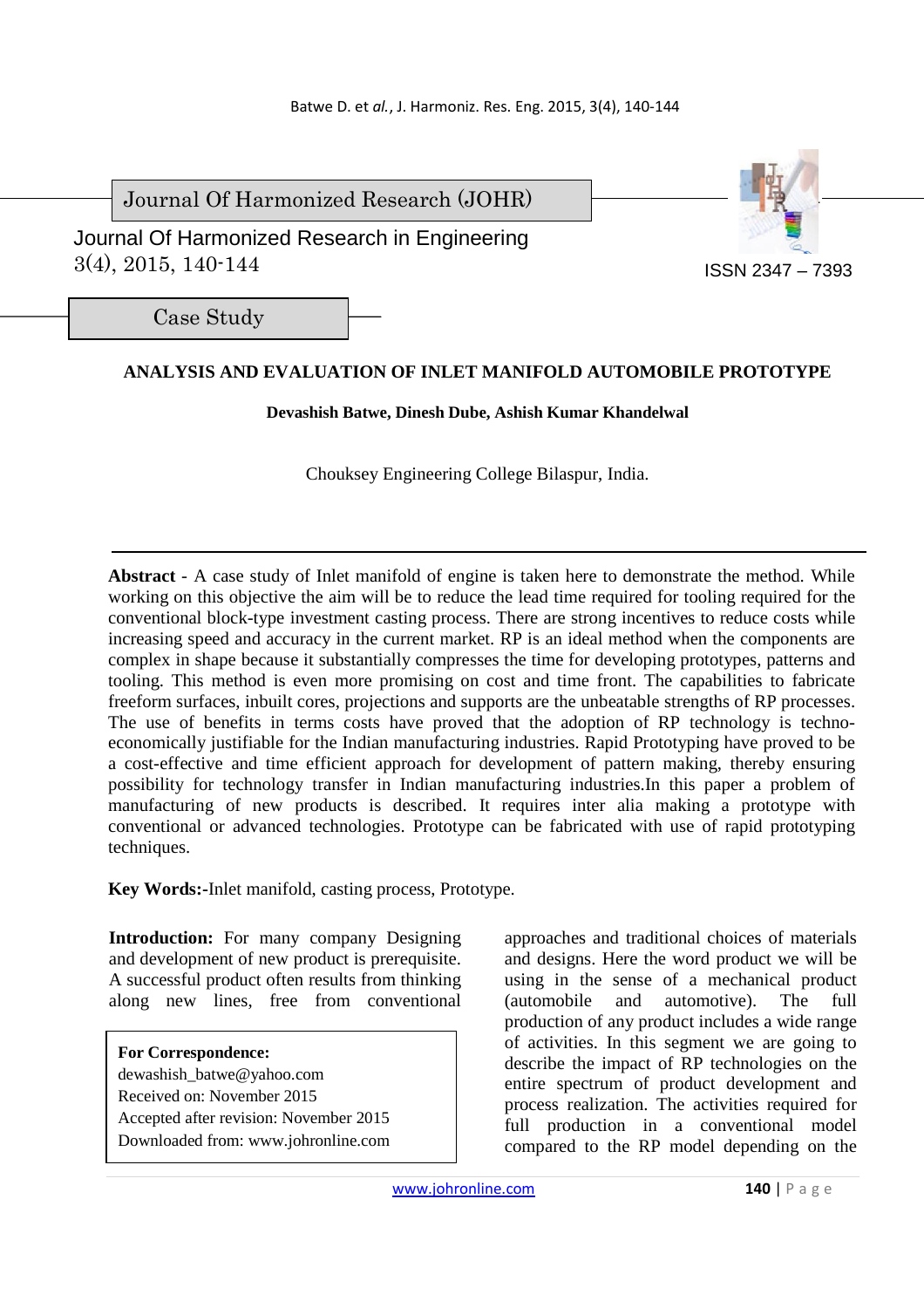size of production can save on time and cost ranging from 50% up to 90%.

In today's competitive environment, the manufacturing industries are striving for development of next generation products due to increasing competition among the products and continuously changing customer needs. Among the challenging tasks the manufacturers are facing include, increasing product complexity. This has emerged the concept of rapid physical realization of products well before its manufacturing.

Rapid Prototyping (RP) techniques are fast becoming standard tools in the product design and manufacturing industry. The zero tool costs reduced lead times and considerable gains in terms of freedom in product design and production schedules are the appreciable facts regarding RP. The parts those were previously impossible or extremely costly and time consuming to fabricate can be built with ease with RP. The RP techniques are limited neither by geometry nor by the complexity of parts to be fabricated. Today rapid prototyping has developed to a level where it takes place in wide range of applications for making models like:

- Concept models;
- Functional prototypes;
- End use parts:
- Manufacturing tools.

In metal casting processes, conventionally the development of patterns greatly influence cost and dimensional quality of the product. Comparing the lead-times required for fabrication of sacrificial pattern and patterns produced with RP, allows significant amount (89%) of time-saving. It has been claimed that RP can cut new product costs by up to 70% and the time to market by 90%. To stay a head in competition, the updated technology demands development of fast and accurate products of high standards. Therefore, the time and cost effective advantage of Rapid Prototyping philosophy can be utilized for development of rapid tooling by transferring the technology in investment casting industries.

In this process photosensitive liquid resin which forms a solid polymer when exposed to ultraviolet light is used as a fundamental concept. Due to the absorption and scattering of beam, the reaction only takes place near the surface and voxels of solid polymeric resin are formed. A SL machine consists of a build platform (substrate), which is mounted in a vat of resin and a UV Helium-Cadmium or Argon ion laser. The laser scans the first layer and platform is then lowered equal to one slice thickness and left for short time (dip-delay) so that liquid polymer settles to a flat and even surface and inhibit bubble formation. The new slice is then scanned.

### **Objective of Work**

This paper aims to explore the possibility of a new process that will combine freeze casting and the basic principles of AM based on extrusion methods. This new method will be capable of producing new ceramic products without the cost and restrictions associated with a conventional manufacturing porcelain process that requires tooling.

- Investigate the suitability of conventional made prototype
- Develop and fine tune a prototype that can be successfully cast in minimum time.
- Develop improved processing conditions for the new material.

It is not within the scope of this research to analyses and comment on the full spectrum of contemporary industrial and architectural design; precedents have been selected from a very large pool of talent. Designs that focus on exploiting the capabilities of specific fabrication techniques, performance oriented design: based on "the integral relationship between form generation, material behaviour and capacity, manufacturing and assembly".

**Experimental Procedure:** Powders that depict low fusion or sintering properties can be laser sintered by adding a low melting temperature binder material (typically a polymer binder) to the basic powder. Shows the wide range of materials SLS can process. The initial materials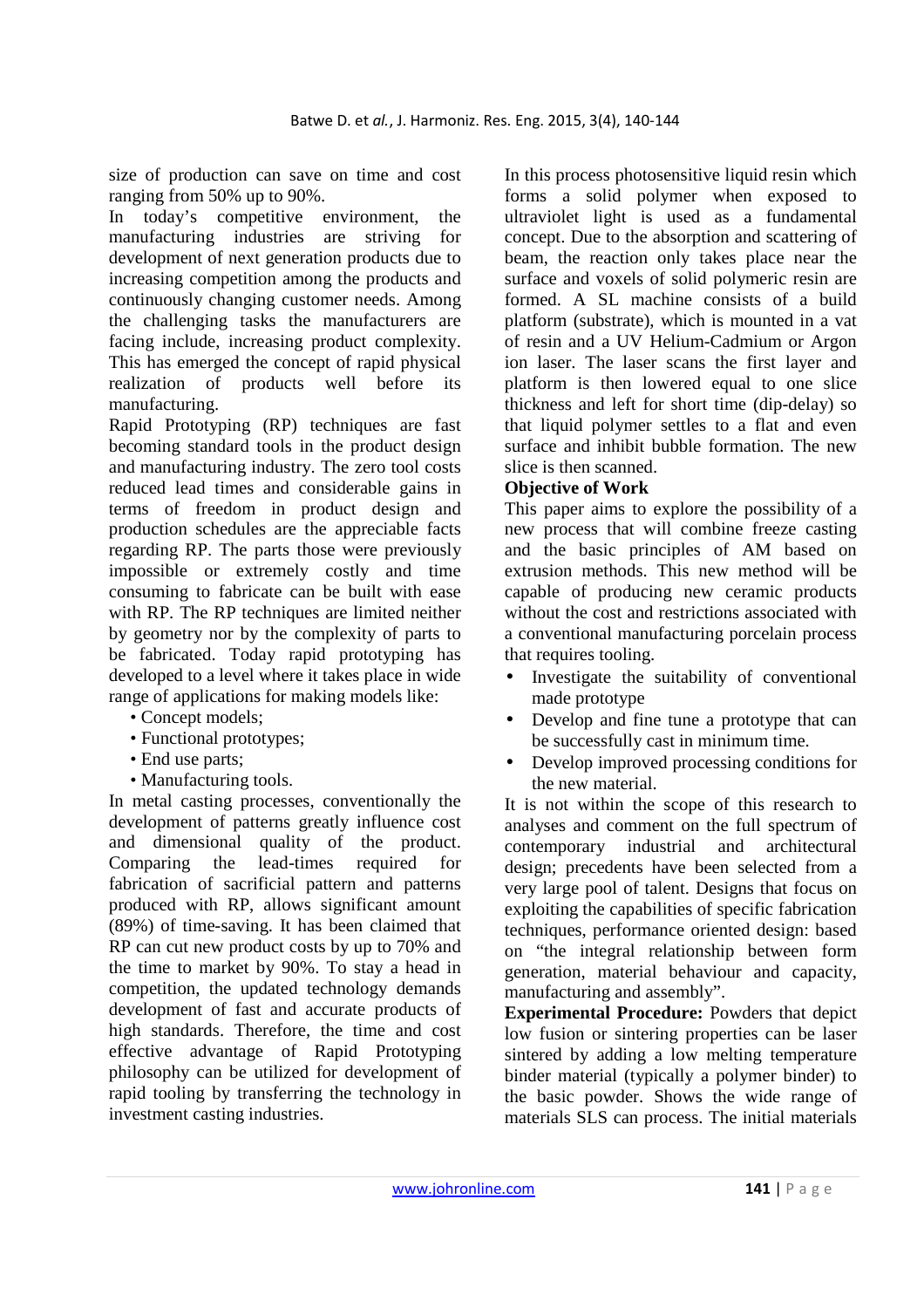used in SLS are polymers which are materials made up of long-chain molecules formed primarily by carbon-to-carbon bonds. Mostly, three types of polymers are used in engineering: thermoplastics; thermosetting plastics; and elastomers. Most polymers used in SLS process are thermoplastics. Thermoplastics can be recycled in SLS, thus saving material. Generally, thermoplastic polymers can be classified into two types: amorphous and crystalline. Amorphous material has chain molecules arranged in a random manner like in polycarbonate (PC). Crystalline material has chain molecules arranged in an orderly structure like in nylon. Amorphous polymers are able to produce parts with very good dimensional accuracy, feature resolution and surface finish (depending on the grain size). However, they are only partially dense parts. As a consequence, these parts are only useful for applications that do not require part strength and durability. Typical applications are SLS masters used for manufacturing silicone rubber and cast epoxy moulds. The first sintering model developed for processing of polycarbonate shows the effect of energy density on the sinter ability of polycarbonate powder beds. The densification and accuracy of PC parts are most sensitive to changes in activation energy and heat capacity of the amorphous polymer.

### **Reinforced and Filled Polymers**

Polymer powders can be easily reinforced with other materials in order to further improve their mechanical and thermal properties. Several grades of glass fibre reinforced PA powders are readily available the market. The part fabricated from glass filled polyamide (PA3200 GF) has excellent mechanical properties and high accuracy. Typical applications of these materials are housings and thermally stressed parts. It was experimentally measured that density of glass filled nylon-11 and simulated the effect of varying bed temperature on the density of sintered parts. DTM Corporation (Austin, USA) introduced in mid-1998, copper polyamide, which is a thermally conductive composite of copper and plastic and can be used to create tooling for short runs of production equivalent plastic parts. Copper polyamide is suitable for injection moulded inserts to mould around 100–400 parts in polyethylene (PE), polypropylene (PP), glass filled PP, polystyrene, ABS, PC/ABS, and other common plastics. Lower material strengths are the limitation in application of Copper polyamide moulds.

#### **Selection of Work Piece Material**

Fused deposition modelling offers a unique variety of thermoplastic modelling materials for FDM Systems. The mechanical properties of ABS-M30, polycarbonate (PC), PC-ABS and polyphenolsulfone (PPSF) can withstand the forces and stresses induced as the air flow strikes the model's surface. Each FDM material can be used for wind tunnel models. Selection will be based on the strength needed to resist the wind forces in the tunnel. The material options currently include ABS, a high-impact grade of ABSi, investment casting wax, and elastomer. The use of ABS provides the impact resistance, toughness, heat stability, chemical resistance, and the ability to perform functional tests on sample parts. ABS-M30 is up to 25 to 70% stronger than standard

ABS and is an ideal material for conceptual modelling, functional prototyping, manufacturing tools, and endues- parts. ABS-M30 has greater tensile, impact, and flexural strength than standard ABS. Layer bonding is significantly stronger than that of standard ABS, for a more durable part. In this research AM models were constructed using the ABS-M30 materials. ABS-M30 gives real parts that are stronger, smoother, and with better feature detail. Steel (AISI 1045H) was chosen as the material for the machined metal model.

### **Cost Analysis**

To carry out the cost analysis Between Rapid Prototyping and Conventional Manufacturing, following costs elements are considered:

- 1. Direct materials
- 2. Direct labour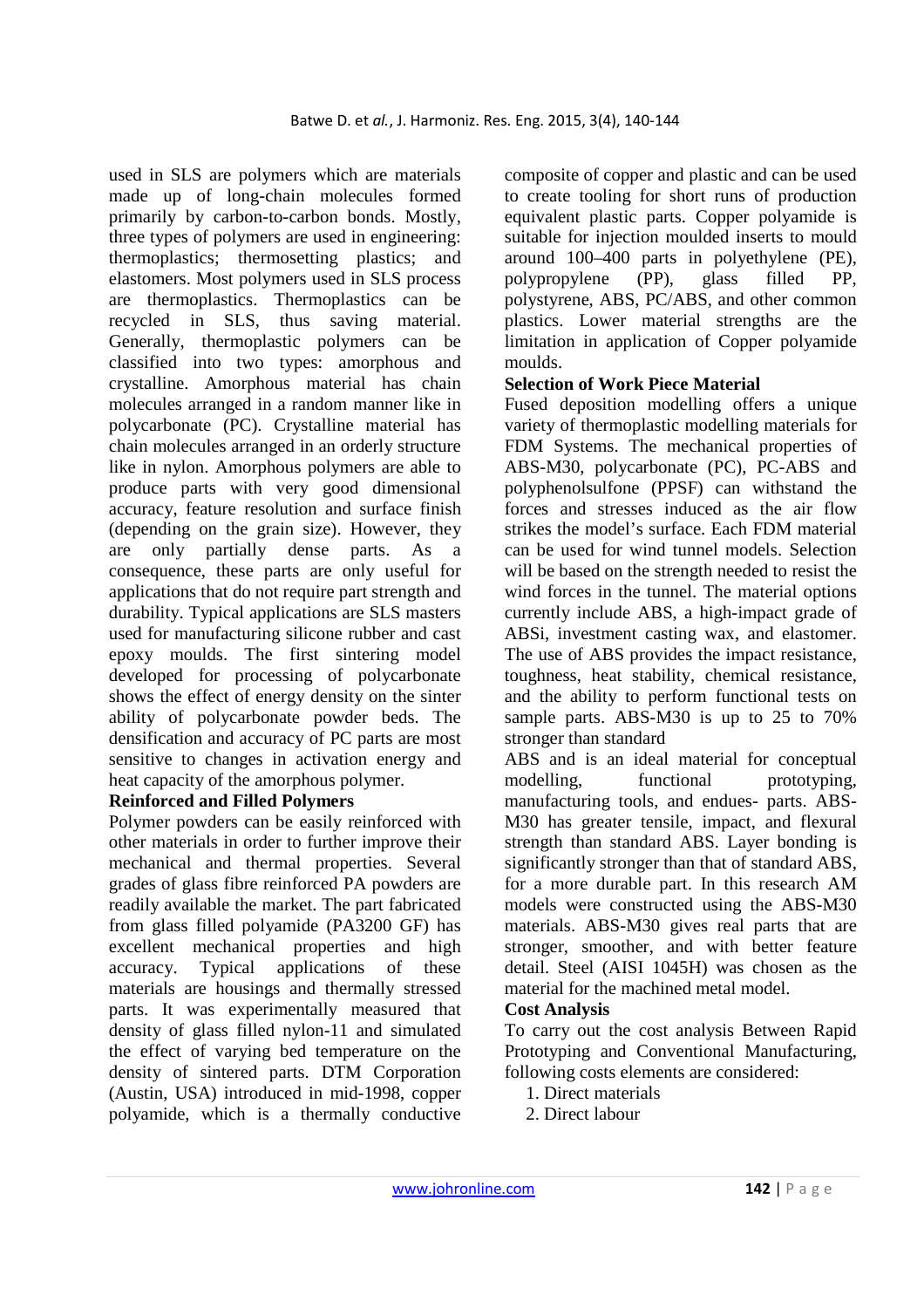### 3. Direct expenses

#### 4. Overhead

Component taken for analysis Inlet manifold.



**Determination of Part Build Cost in FDM** 

In order to determine the total cost of part preparation in FDM rapid prototyping process, the influencing parameters are considered. The material cost is computed on the basis of volume of model and support material required to build the part and unit price of material.

The FDM process employs external support structure to the part being built. The total build material consists of model a material and the support material. The costs associated with other dominant parameters include, base plate cost (Cpa), electricity cost (Cel), battery depreciation cost (Cbd), machine depreciation cost (Cmd), and the annual maintenance cost (Cam). The pre or post processing in RP does not differ considerably for different types of parts.

1. Model material cost (Cmm):  $\text{Rs}.13.95/\text{ cm}^3$ 

2. Support material cost (Csm): Rs.13.95/cm<sup>3</sup>

3. Base plate cost (Cpa): Rs.267.5 per plate

4. Annual maintenance cost (Cam): Rs.0.913/min

5. Electricity cost (Cel): Rs.0.012/min

6. Battery depreciation (Cbd): Rs.0.01826/min

7. Machine depreciation (Cmd): Rs.0.068/min

# **Calculation for Inlet Manifold**

Model material  $\text{(cm}^3\text{)} = 68.78$ 

Support material  $\text{(cm}^3) = 18.88$ 

Cost of base plate  $(Rs) = Rs.267.5$  per plate, one

base plate is require for it

Build time  $(min) = 7.41$  hours

Substituting the values, the total costs are

Total part cost  $(Ct)$  =Rs 5703

RP technology derives radical change by eliminating the costs in tooling, jigs and fixtures. It dramatically reduces the cost of process planning. As a major change, the human cost is substantially reduced, since RP requires minimum human skill and attention. Finally, the significant change occurs by materially reducing the cost of scrap, rework and assembly.

**The total cost (Ct):** After summing up the machine operating cost (Co), material cost (Cm), operator cost (Cl) and pre-processing cost (Cp) cost components.

In any RP process, deciding the orientation of part before its actual fabrication is very important. RP parts can be built with infinite number of orientations. The build orientations directly affect build time, volume of material required and surface quality. The optimal part build orientation utilizes the optimum resources. In order to determine the optimum part build orientation, it is necessary to identify such orientation that incurs the minimum build cost. This is taking from the literature review. After summing up the machine operating cost (Co), material cost (Cm), operator cost (Cl) and preprocessing cost (Cp) cost components, the total cost considering the benefit of RP technology. So total computed cost.

 $Ct = Co + Cm + Cl + Cp$ 

 The minimum total cost of Inlet Manifold (Ct)  $=$ Rs 3095

# **Casting Cost Estimation**

Indian casting industry is booming at a rapid pace and looking at the present scenario one concept that has gained its popularity in past couple of years is "Casting Cost Estimation". These days the competition has grown at the phenomenon rate and in order to survive and compete at a global platform, metal casting industry has to meet ever increasing customers' expectations in terms of quality standards and lower pricing.